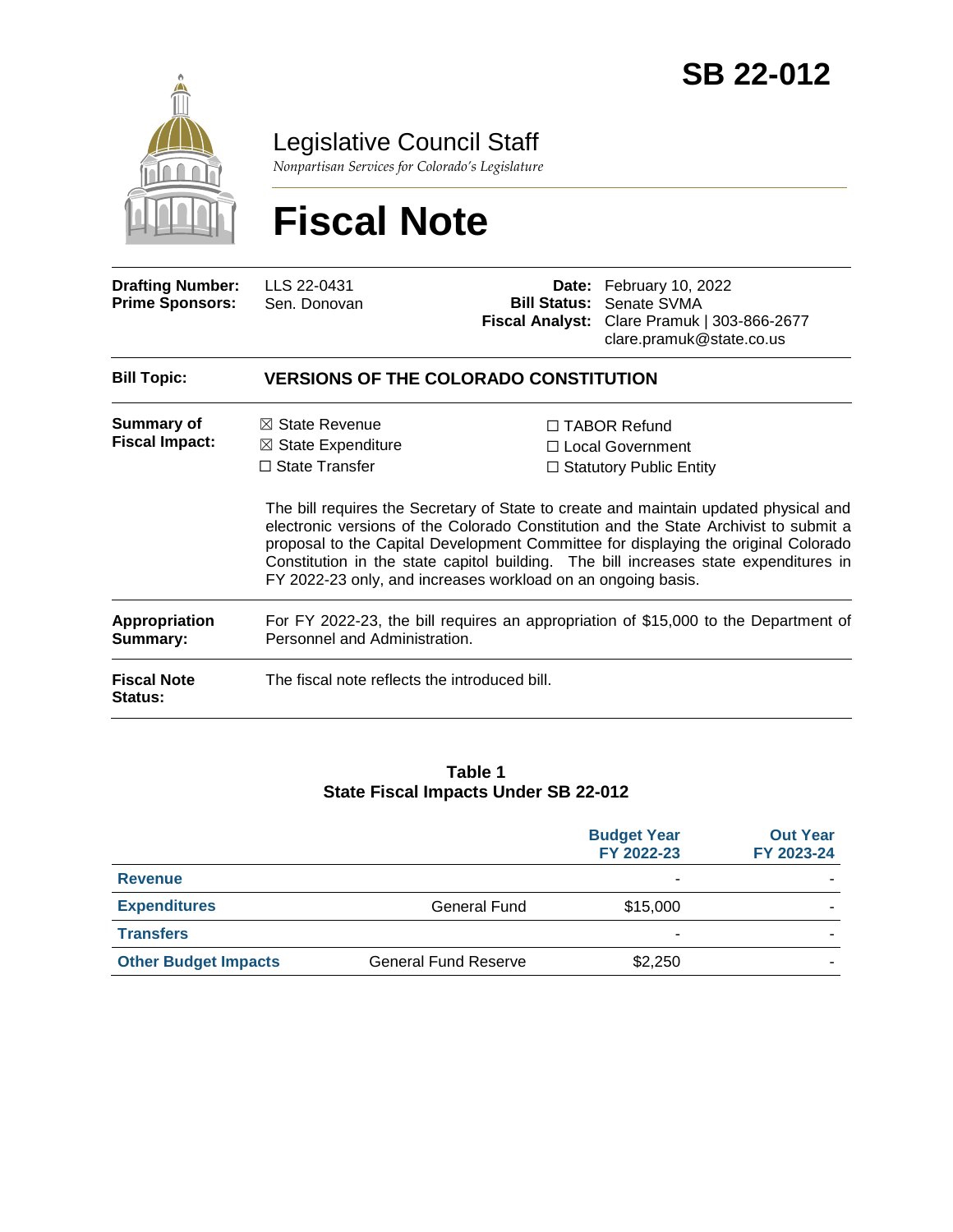Page 2

# February 10, 2022 **SB 22-012**

# **Summary of Legislation**

The bill requires the Secretary of State to create and maintain updated physical and searchable electronic versions of the Colorado Constitution and the State Archivist in the Department of Personnel and Administration (DPA) to submit a proposal to the State Capitol Building Advisory Committee and the Capital Development Committee for displaying the original Colorado Constitution in the state capitol building by December 31, 2022. The Secretary of State and the State Archivist are both authorized to solicit, accept, and expend bequests, gifts, grants, and donations to accomplish these requirements. The bill prohibits appropriations from the General Fund or any cash fund.

#### **Background**

The Colorado Constitution is a 40-page manuscript written on machine-made ledger paper and bound with a 12-page document that includes the minutes of the State Constitutional Convention. The Colorado State Archives in the DPA is the legal custodian of the document. The constitution is currently on loan through December 2022, and available for public viewing, at the History Colorado Center in Denver. The room in which the constitution is currently on display has temperature and climate controls, protective lighting, additional security, and requires museum archivists to periodically turn the pages to ensure the continued preservation of the document.

The Secretary of State and the Colorado General Assembly, currently maintain searchable electronic copies of the Colorado Constitution that are available to the public free-of-charge. The links are: [https://www.coloradosos.gov/pubs/info\\_center/laws/COConstitution/ColoradoConstitution.pdf](https://www.coloradosos.gov/pubs/info_center/laws/COConstitution/ColoradoConstitution.pdf) and [https://leg.colorado.gov/colorado-constitution.](https://leg.colorado.gov/colorado-constitution)

# **State Revenue**

The bill may increase state revenue from bequests, gifts, grants, and donations however, no sources have been identified at this time. Bequests, gifts, grants, and donations are exempt from TABOR revenue limits.

# **State Expenditures**

The bill increases state expenditures in the Department of Personnel and Administration by at least \$15,000 in FY 2022-23 from the General Fund and increases workload for the Secretary of State as explained below.

**Department of Personnel and Administration.** The State Archivist will contract with a temporary exhibits designer to develop the proposal for displaying the original constitution for an estimated cost between \$15,000 and \$27,000 in FY 2022-23. To meet the December 31, 2022, deadline for submitting the proposal, the fiscal note assumes that General Fund is required. While the bill prohibits the use of General Fund or cash fund monies, no source of funding has been identified as of this writing.